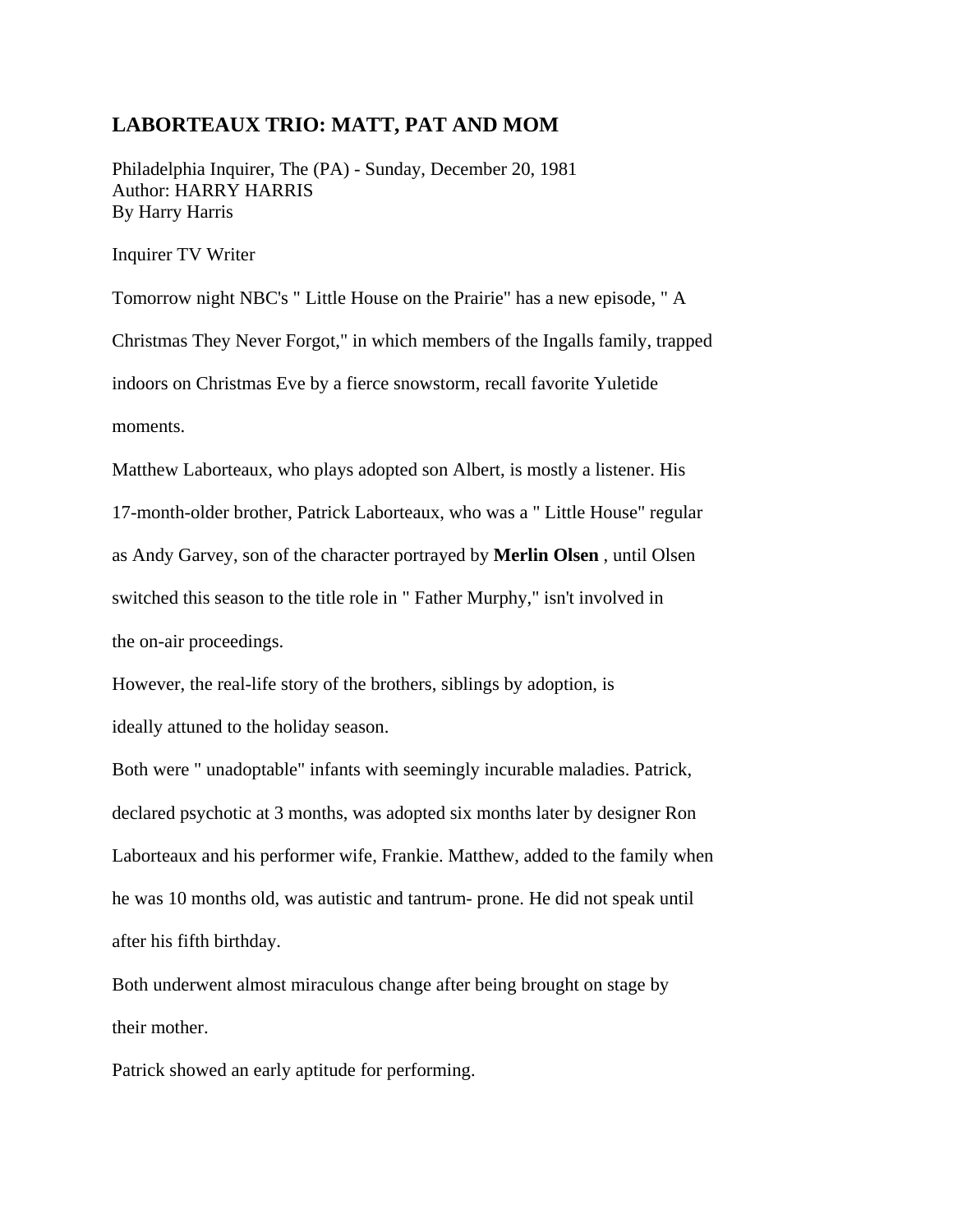" I was doing shows at the Troupers' Club and at hospital benefits," Mrs. Laborteaux recalled during a recent luncheon in Burbank, Calif. " A writer friend wrote a Halloween skit and asked Patrick, who was 3 1/2 , 'Would you like to do it with Mama?'

" Patrick said yes and memorized five stanzas of a poem."

" I still remember them," said Patrick, 16. He began:

" Little Orphan Annie

Came to our house to stay.

To wash the cups and saucers up

And brush the crumbs away. "

" It's by James Whitcomb Riley," Mrs. Laborteaux said. " Patrick did it with an accent and gestures and everything. I have a recording. He was a riot!" " We have other tapes," said Matthew, who was 15 on Dec. 8. " She was doing an act, and we fixed the tape so that the introduction for 'Frankie Marshall' had the audience going 'Boo! Hiss! We want the boys!' "

" That was when we were just starting out," Patrick said. " I was 8."

" I taught them old vaudeville routines," Mrs. Laborteaux said. " People began to ask, 'Are the boys going to work with you?' They had red blazers, straw hats and canes.

" She worked up an act for us," Patrick said, " and named it 'Pat and Matt.' "

" I was going to adopt another boy, Nathaniel," Mrs. Laborteaux said, " and make it 'Pat, Matt and Nat,' but I decided two were enough.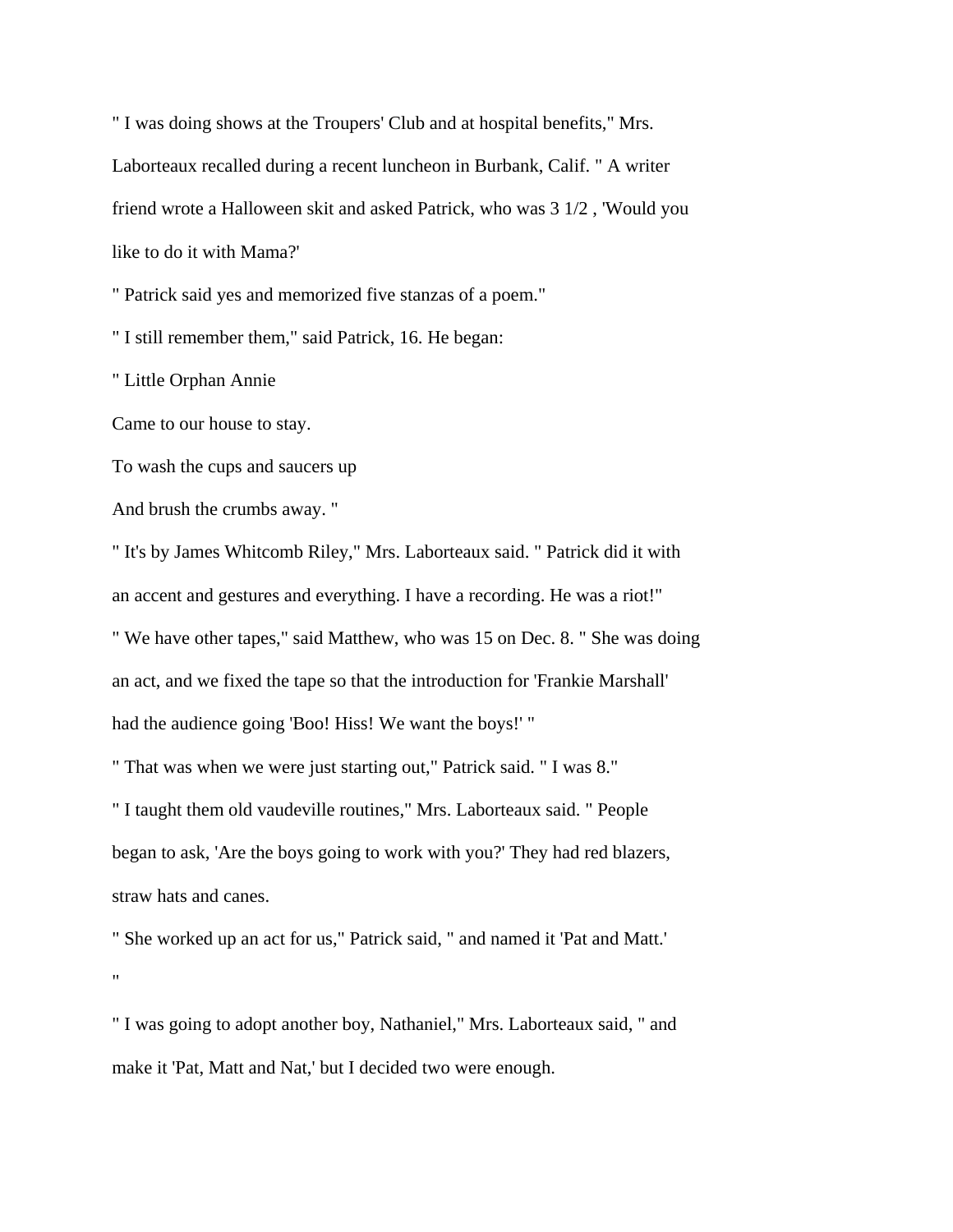" One of the routines went like this: The boys were billed separately, so after I finished a routine, I'd do an introduction for them. I'd be looking one way and they'd come in behind me. I'd do a double take, and then we'd go into an old burlesque skit."

The former partners volunteered some sample knee-slappers:

Patrick: " Mom, you have the brains of an idiot."

Mom: " You want 'em back?"

Mom (to Matthew): " You're so stupid you don't know your ABCs."

Matthew: " A, B, C."

Mom: " Well . . . ?"

Matthew: " There's more?"

" It was in front of an audience that Matthew spoke for the first time,

" Mrs. Laborteaux told an earlier interviewer. " When he talked, it was in complete sentences. He loved the applause and on stage did exactly as he was told. It was only when it was time to get off that he threw tantrums.

" I told him, 'You can throw tantrums at home, but not when you're acting.

If you do, I'll have to assume that you're not having fun and you shouldn't be acting.' "

Later, when Matthew was being paid for his contributions, he had a temper tantrum during a film session. Mrs. Laborteaux promptly led him off the set and into her car. They were halfway home before he stopped his yowling. " I had to call his bluff," she said. " He made the decision and decided he would rather act than act up. He learned to control the tantrums and then they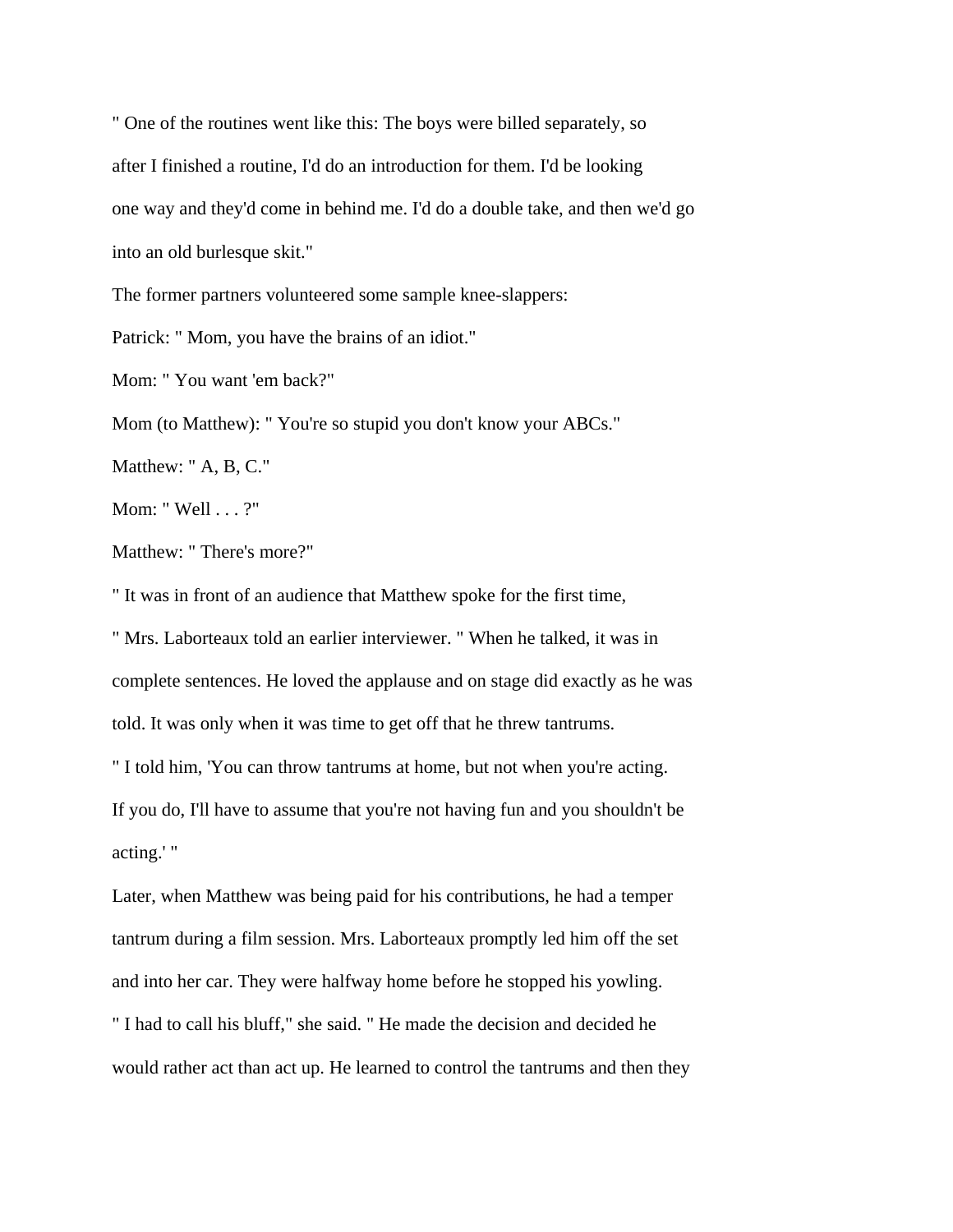disappeared altogether."

Matthew accompanied Patrick to an audition. Asked by the director, " Can you cry?" he nodded and, on cue, began to blubber.

The instant tears resulted in his being cast as an alcoholic's son in a

United Way film starring Cliff Robertson. Later, on Robertson's

recommendation, he was hired for A Woman Under the Influence , starring Gena

Rowlands, John Cassavetes and Peter Falk.

At 8, he earned an Emmy nomination for his performance in an NBC Special

Treat daytime drama, " Papa and Me."

" He was beaten out," Patrick said, " by an unknown named Danny Kaye."

" We didn't even know Matthew was on the ballot," Mrs. Laborteaux said.

" The producer put him on without telling us."

" It was the producer's representative in New York," Matthew said.

" He was so young at the time," Mrs. Laborteaux said. " It wasn't the wisest thing to subject him to. He was still shy."

" Say 'strange,' " Patrick suggested.

" He's learned," Mrs. Laborteaux said, " to control his strangeness."

" I put up with that," Matthew said with a sigh. " I've heard it enough!"

" There's no straight man in this family," Mrs. Laborteaux said. " We're all comedians."

" Yeah," Matthew said. " Everyone tries to be funny - including Pat."

Matthew received a second Emmy nomination for his performance last season in

a " Little House" episode.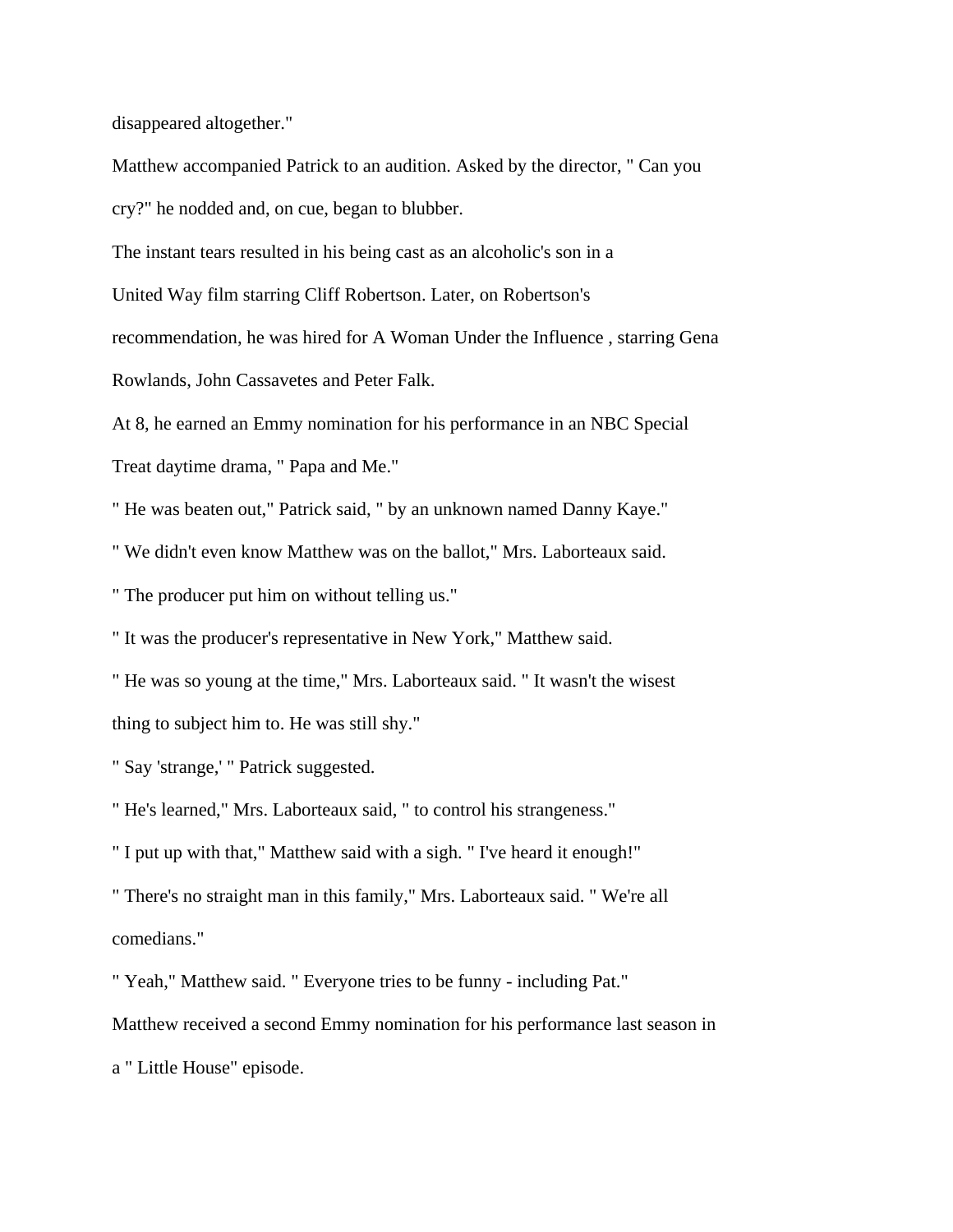How did Patrick feel when his kid brother, a fellow " Little House" cast member, was singled out for special honors?

" I was 300 percent behind him," Patrick said. " There was no jealousy. If he had won, that would have been great. I had a lesser role in 'Little House' last season, but if hypothetically we had both been nominated, we'd have been rooting for each other and ourselves."

It was in " Papa and Me" that Michael Landon, the creator-producer- star of " Little House," first saw Matthew. Landon hired him to portray his own character, Charles Ingalls, in a flashback episode. The following season Matthew was brought back for another episode, about a youthful Charles' first meeting with his wife-to- be, Caroline.

Patrick was hired as a full-time member of the " Little House" troupe a year before Matthew achieved the same status.

" When Pat was cast," Mrs. Laborteaux said, " Michael wasn't aware that Pat was Matt's brother. Laborteaux is an unusual name, but Michael never uses names. He calls everyone 'honey' or 'babe.' He just hired a third Melissa for the show without realizing it."

This eighth " Little House" season is expected to be the last. Landon, who is also producing Olsen's " Father Murphy" series, plans to transfer his variegated talents to large-screen films.

" I've already been sent out to pasture," Patrick said. " I'm taking a video workshop, so I can become more familiar with the other end of the camera. My long-range plan is to attend the University of Southern California film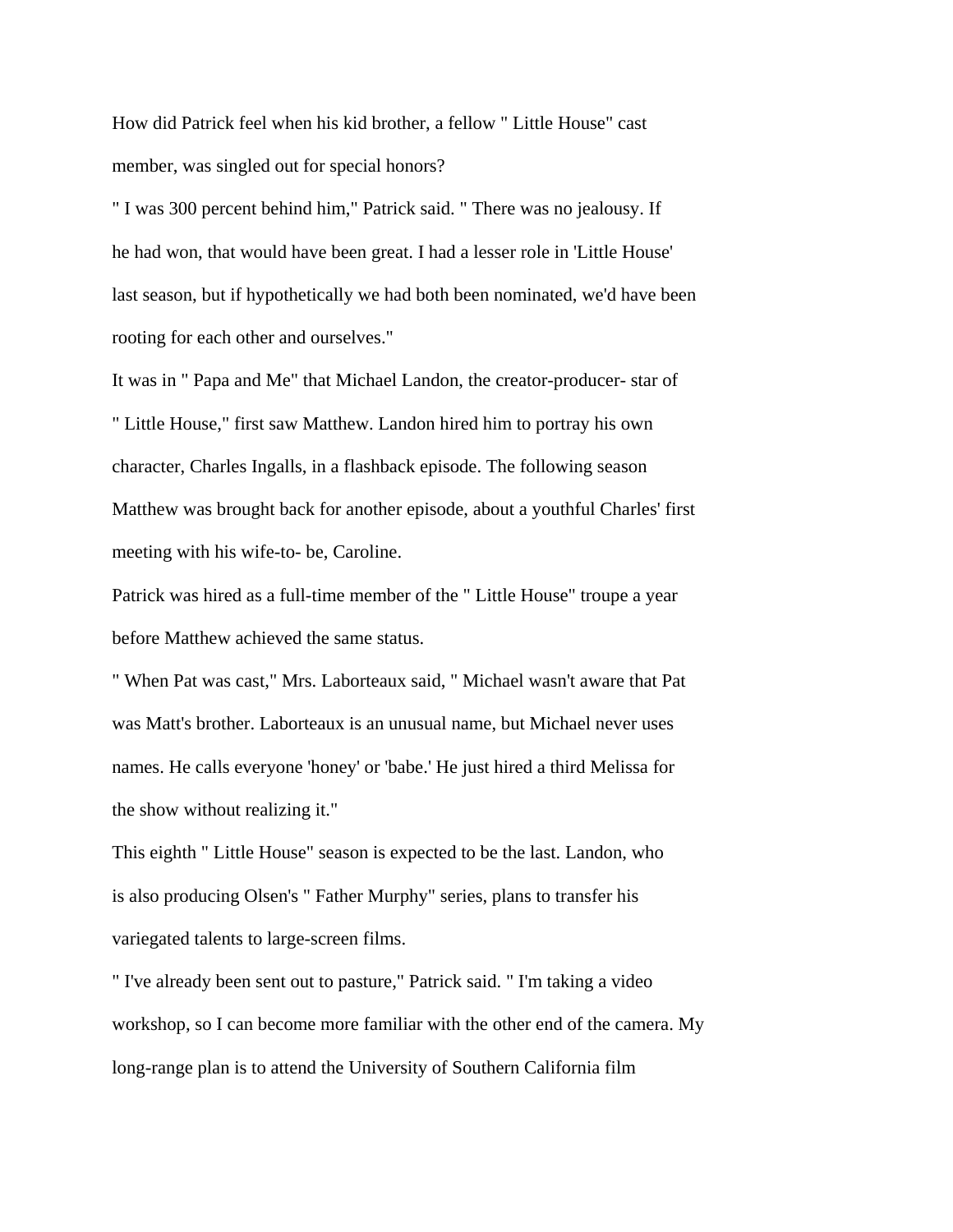school."

" We're looking for scripts for Patrick," Mrs. Laborteaux said. " We've found one we kind of like, The Fighter , that we've submitted to NBC. It's about a young boy training for the Golden Gloves who's in an accident and suffers a brain tumor."

" We've formed a corporation, Star- Lab," Matthew said, " and we're already looking for scripts. That way, if 'Little House' ends, we can go directly into production, instead of into limbo."

" Before Bo Derek's Tarzan, the Ape Man ," Mrs. Laborteaux said, " we were thinking of a film about Tarzan as a teenager."

" Hey, Mom," Patrick said, " let's go to the banana and malt shop."

" My husband's a designer, and he was working on ways to get around the ape business. You can't work with actual gorillas. It was for Patrick primarily." " Can't I play Jane?" Patrick asked. " Actually, I'd love to play Tarzan. Next to playing Superman, it would be the most tremendous ego boost! During a 'Little House' hiatus I did an 'Aloha Paradise' episode as a bully who

beat up people. I loved it!

" Olivia Barish, the girl who was raped in 'Sylvia,' the 'Little House' Matthew got his Emmy nomination for, played my girlfriend. We had a scene in a pool, and the director said, 'Dunk her, but don't tell her you're going to. We want an unexpected reaction.'

" I did it and she hit me. It hurt, so I hit her back, not hard, but there were bruises. 'You hit me,' she said. 'The director told me to,' I said. She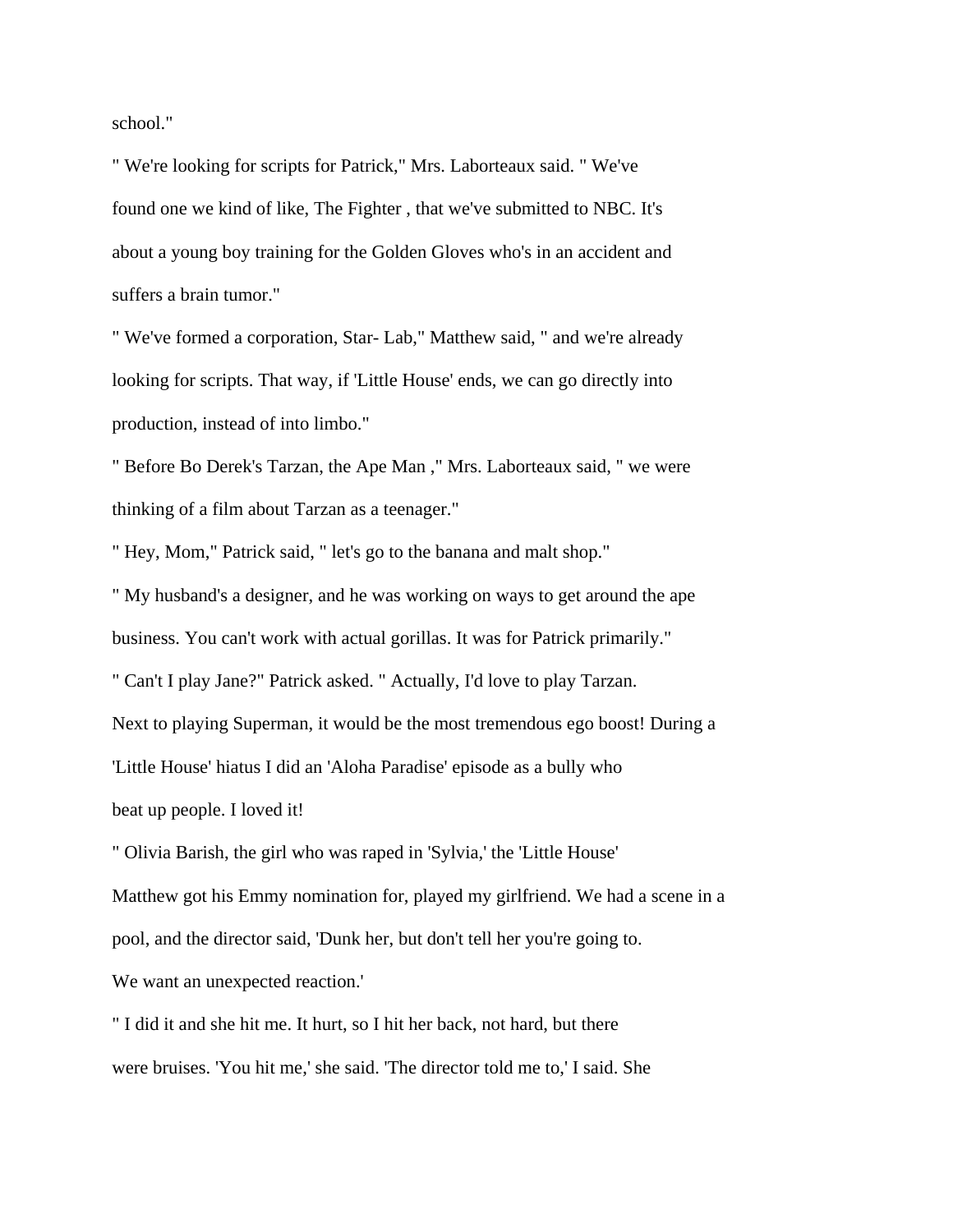wouldn't talk to me. She said I was a method actor!"

" Matthew's an AAU swimmer," Mrs. Laborteaux said. " He has medals and ribbons. If he plays Tarzan, he'll have to start body work and get his body more honed ."

Mrs. Laborteaux, whose maiden name was Newman, was for 10 years part of a comedy act, Marshall & Marshall. She used a nom de show biz, Frankie Marshall. " I've been called 'a female Jerry Lewis.' I was doing that kind of 'shtick' before Jerry Lewis.

" My partner and I pretended to be brother and sister. He'd protect me from guys. If I gave him a signal he'd come and save me.

" I've been an actress since I was 6. I come from a vaudeville family - dancers, singers, roller skaters, strippers - primarily on my father's side. My sister, who's two years older, and I had an act when she was 8.

" An aunt, Stella Newman, a singer- dancer whose stage name was Dorothy Dale, was my mentor. Aunt Stella was like Auntie Mame. She paid for my singing and dancing lessons."

" She was a 'torch girl,' " Patrick said.

" She was a torch singer at the Club Alabama in Chicago for 10-12 years.

That's how she met her husband."

" She's now Stella Capone," Patrick said.

" She knew Georgie Capone, Al Capone's little brother. He was from the same neighborhood. He beat up a violinist because he gave Stella the wrong key.

" I had an uncle who was an Indian chief - I don't remember his name, we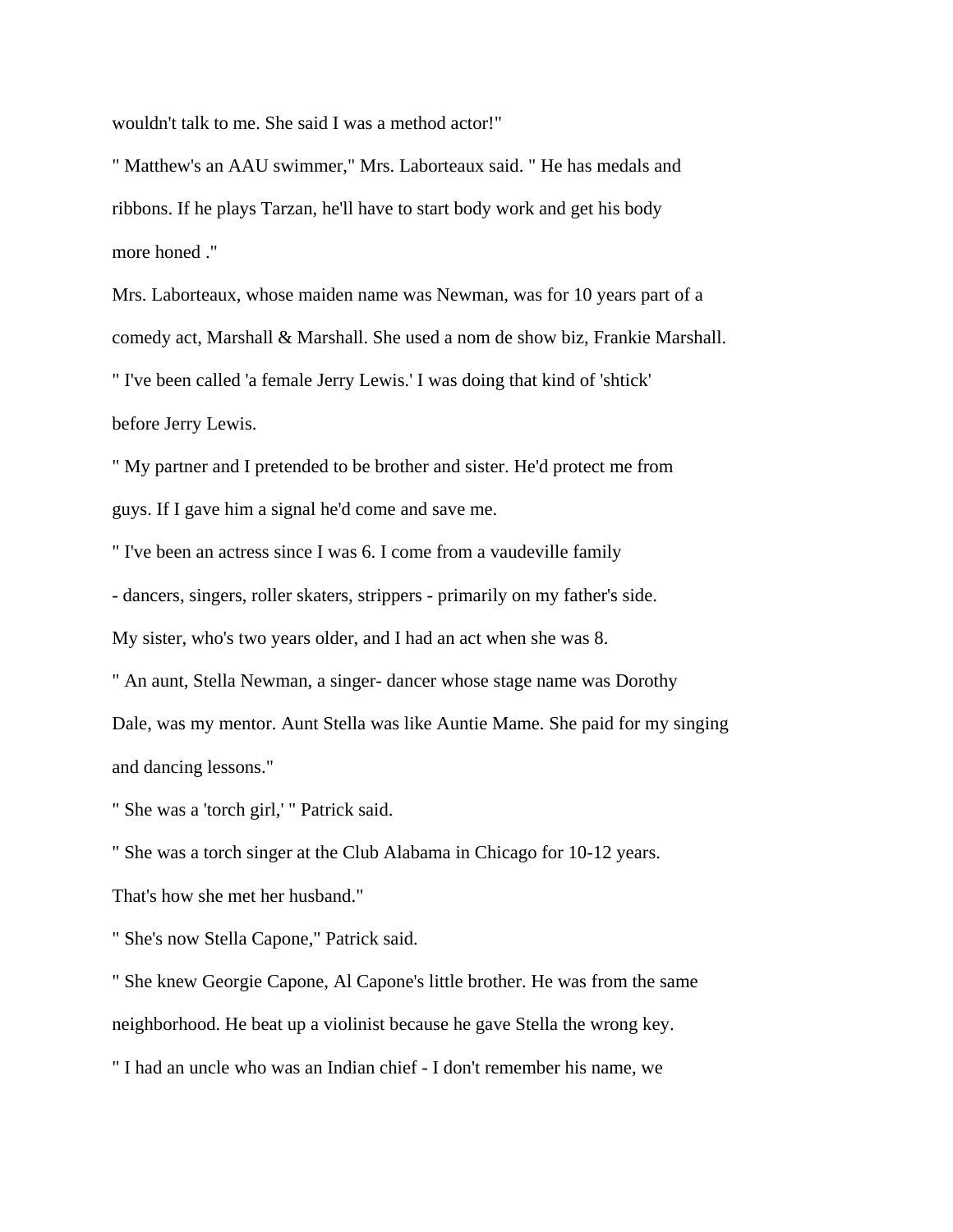called him Chief. He'd bring 'plants' up from the audience and throw hatchets at them. He used to baby-sit for us and make Indian spaghetti as long as a table.

" Sometimes I'd be a target for my roller skater uncle.

" My father, Frank Newman, the only one who didn't change his name, was a musician - trumpet and drums. For years he traveled with Tommy Dorsey. Later he played with dance bands at small clubs in Cincinnati."

" Did you ever hear of Tommy Dorsey?" Patrick asked.

" As soon as I was old enough I became part of Marshall & Marshall," Mrs. Laborteaux said. " We were with Dorsey on 'The Ed Sullivan Show.' " She met her husband when she was performing at the Fort Benning officers' club.

" He was at Officers Candidate School. He wears a size-14 shoe, and those big feet were propped up on the stage. I kicked them off and got a big laugh. " He was from California, so I went there. I kept working in the act for two or three years after we were married, but Ron didn't want to travel, because it was wrecking his education. It took him 12 years to get his degree. " I tried to do an act here, worked in little theater, got occasional bits in films.

" Ron and I found we couldn't have children, but we had so much love between us that we decided to give some to children who weren't getting any. We decided to adopt older boys who needed homes. Then they called them 'nonadoptable.' Now it's 'hard- to-place.' "